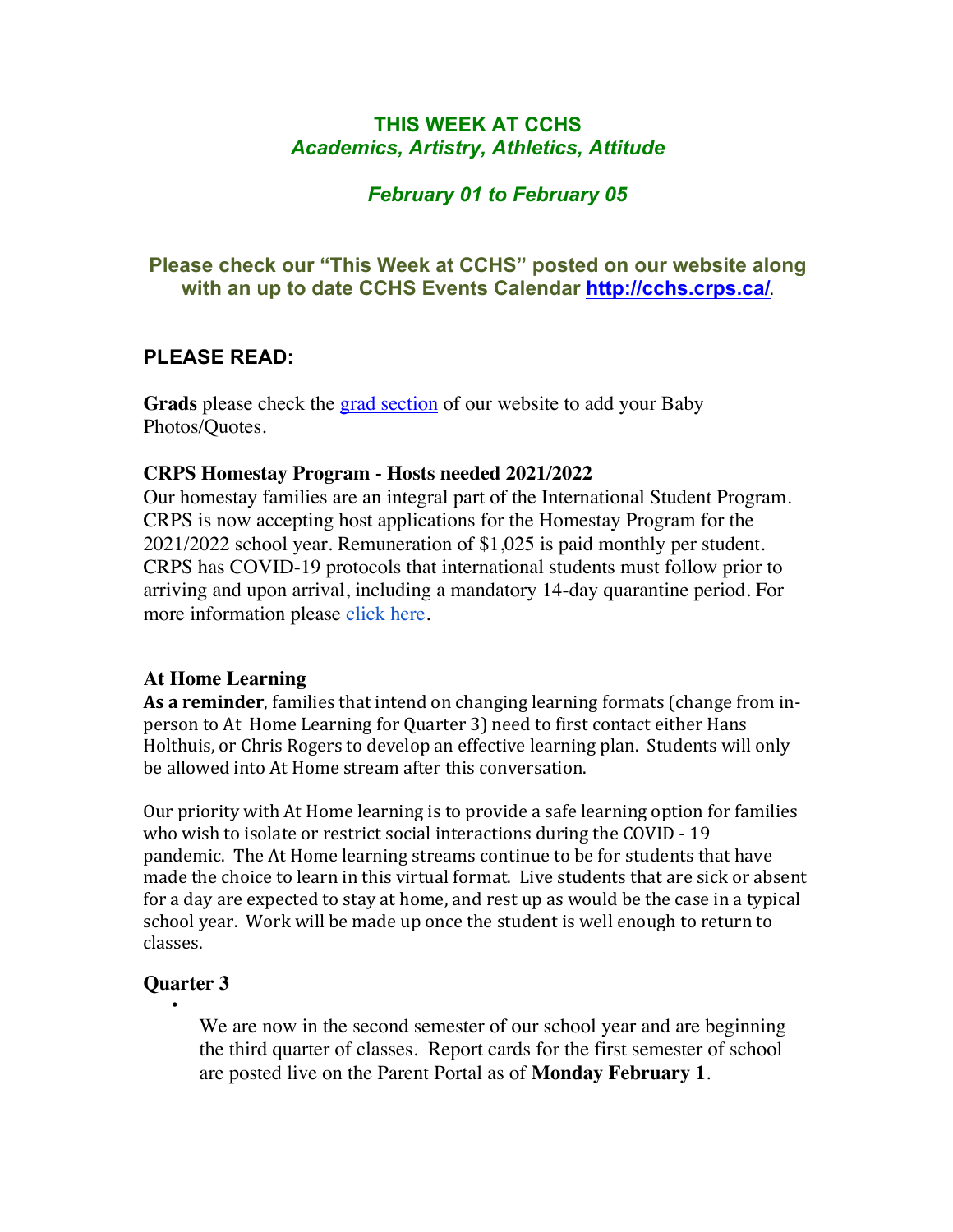## • **Grade 11/12 Please return your textbooks to the Library. Textbooks for Quarter 2 must be returned before you get textbooks for Quarter 3.**

As a reminder, students in grade 11 should have a full timetable. Students that need to make changes to their second semester timetables should be contacting Ms. Janse or an administrator by **Tuesday February 2.** 

**Tools for Parents** [Keeping the Brain Healthy](https://cchs.crps.ca/documents/general/keeping the brain healthy_1.jpg) [The Teenager's Pandemic Survival Guide](https://cchs.crps.ca/documents/general/The Teenagers Pandemic Survival Guide_1.jpg)

Grade 12s – Please check out updates to post secondary information. Here

# **PowerSchool**

**SIGN IN** Parents please ensure you can logon to Parent Portal. Look for the PowerSchool button on our school webpage or click here. This is where you will access daily updates on your student's marks and attendance, school fees and more. Final term report cards are also shared with you through Parent Portal and are not mailed out from the school.

\*\* Alberta Education has now made student access to their official transcript of marks available to all grade 10-12 student available through a myPass account  $(mvPass.alberta.ca)$ . Grade 10 marks will first appear after the first semester.

Check out our Daily School Announcements here. [2020-2021 School Calendar.](https://crps.ca/documents/general/Final 2020-2021 Learning Calendar.pdf)

### **Monday, February 01 (Day 4)**

- Grab and Go Breakfast (pay what you can)
- **Tuesday, February 02 (Day 1)**
	- Last Day of classes for Quarter 2
- **Wednesday, February 03 (Day 2)**
- Grab and Go Breakfast (pay what you can) **Thursday, February 04 (Day 3)**

• **Friday, February 05 – ½ Day for students (Day 4)**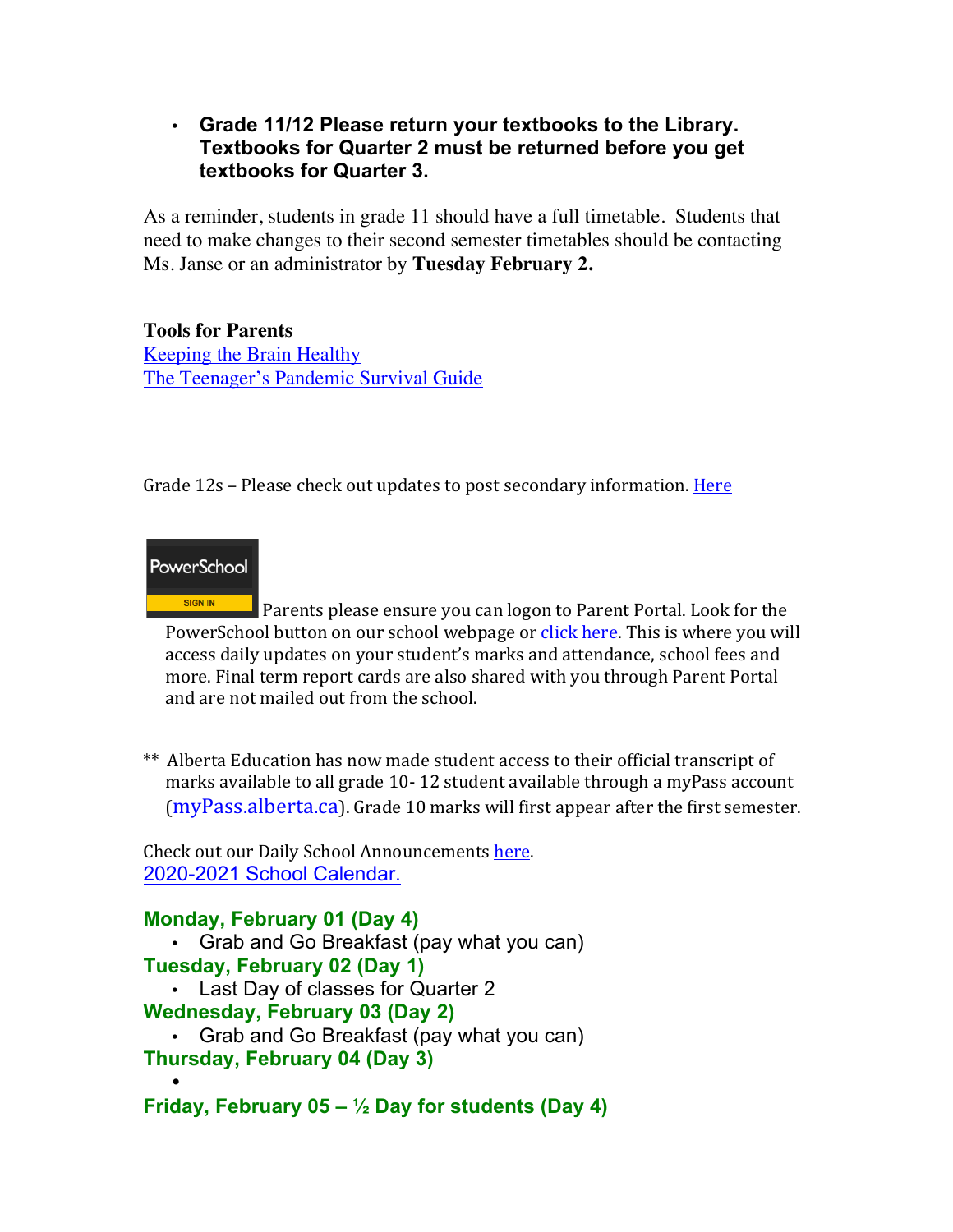• Grab and Go Breakfast (pay what you can)

#### **Some Key Dates you do not want to miss.**

- **February 15th** Family Day **no school for students this week**:
- **February 15th - 17th** School Closures Dates
- **February 18th and 19th** No School ATA teachers conference

### **Upcoming**

#### **Parent Council**

Parent Council meets monthly. Next Meeting is **February 23**. During COVID 19 we will meet online in a virtual meeting. Look for the Link to join the meeting, Agenda and Meeting notes here in this section of our weekly Newsletter. [Minutes of December Meeting](https://docs.google.com/document/d/1eaJyqVU8Pu5oMJC4dAeJrDjfyPXDAkIK9iNjlBwsUD0/edit?usp=sharing).

#### **How to Pay School Fees**

The Canmore Collegiate High School preliminary school fee invoices are now available on [PowerSchool Parent Portal](https://powerschool.crps.ca/public/). As the 2020/2021 school year is based on a quarter system with the flexibility to change learning preferences, we will charge course fees on a quarterly basis. As cost-incurring activities in Physical Education are limited at this time, fees are not currently being charged. Fees may be added as opportunities arise. Included on this invoice are our general fees and if applicable, any course fees for Quarter 1 options.

Debit or credit card payments can be made online through your Parent Portal [https://powerschool.crps.ca/public/](http://track.spe.schoolmessenger.com/f/a/4rkFIbW6rdYrmfYv6Hc4QA~~/AAAAAQA~/RgRfbmt8P0QjaHR0cHM6Ly9wb3dlcnNjaG9vbC5jcnBzLmNhL3B1YmxpYy9XB3NjaG9vbG1CCgAA_DeNXTBE7BlSGHdlYXZlcmphY29ic29uQGdtYWlsLmNvbVgEAAAAAg~~).

If you have any questions about School Fees, please contact Sarah Mckay (sarah.mckay@crps.ca)

**Missing important happenings at CCHS?** But are awash in emails? Find information through one of the medium listed below. Get connected become involved.

- Follow us on Facebook ([here](https://www.facebook.com/cchscanmore/))
- Join us on Twitter for quick updates. [@CCHS\\_Canmore](https://twitter.com/CCHS_Canmore)
- Follow us on Instagram cchs.canmore
- Follow our YouTube channel for happenings at CCHS in 60-90 secs. [Collegiate](http://cchs.crps.ca/view.php?action=object&id=4103&stream=Announcements) **[Corner](http://cchs.crps.ca/view.php?action=object&id=4103&stream=Announcements)**
- Check out our Daily School Announcements here.
- 2020/2021 Student Handbook is here. Find important CCHS dates such as parent/teacher interviews, course change information, exams and much more.